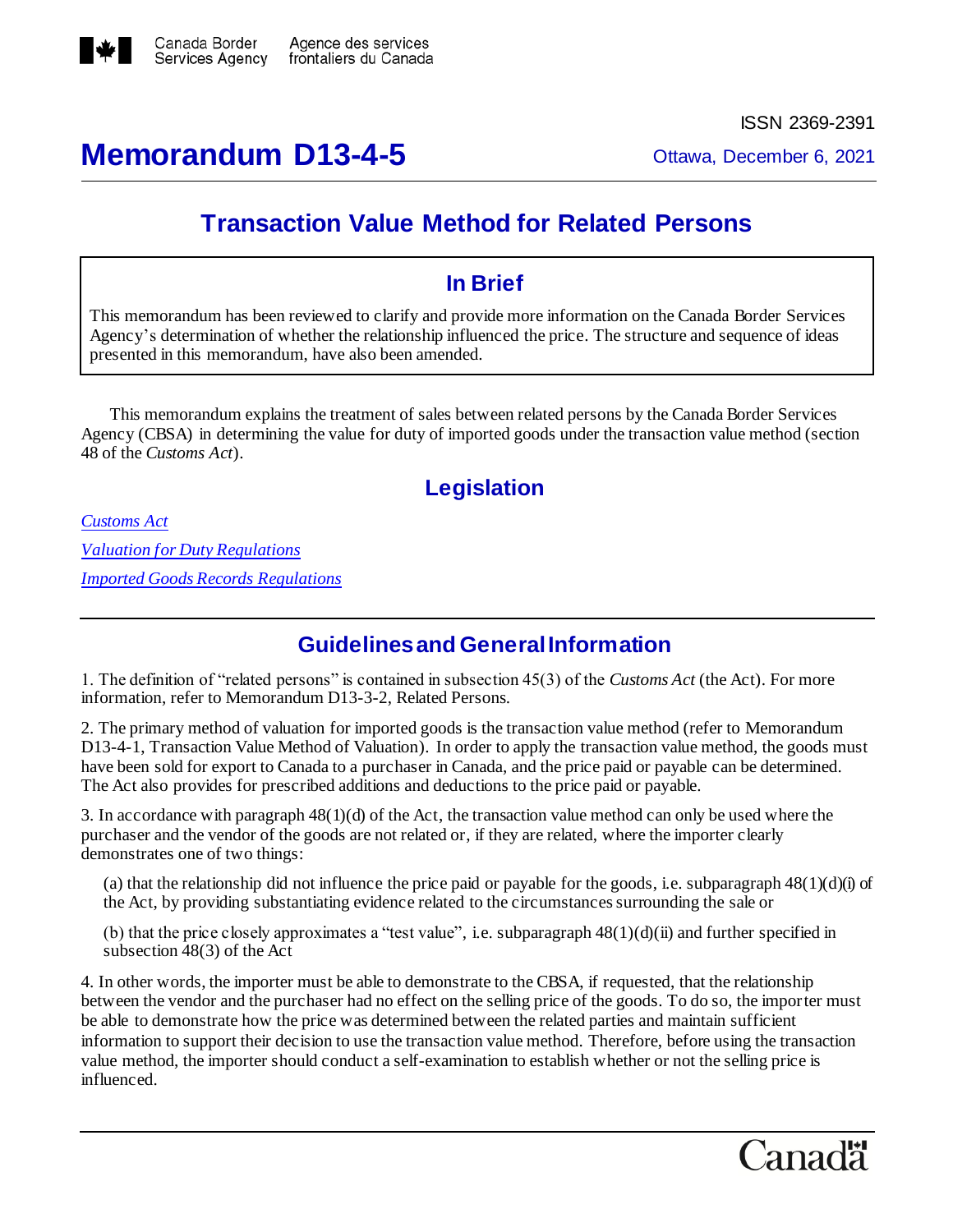5. The importer who believes that the price is not influenced and uses a transfer price as the basis for establishing the value for duty under the transaction value method must retain on file the information justifying their conclusion and the calculation of the transfer price. This information may be examined by the CBSA at any time in accordance with the *Imported Goods Records Regulations*.

6. If the CBSA performs a review and believes that the relationship has influenced the price paid or payable for the goods, the importer will, in all cases, be notified in writing of the grounds for such belief in accordance with subsection 48(2) of the Act. The importer will be given an opportunity to respond to the CBSA's conclusion and submit additional information in support of the original declaration regarding the acceptability of the purchase price.

7. If the importer is unable to demonstrate that all of the requirements of the transaction value method have been met, and in particular the requirements of paragraph  $48(1)(d)$  of the Act, the CBSA will determine that the goods are precluded from customs valuation under this method. In such instances, the goods must be appraised under an alternative method in accordance with the provisions of sections 49 to 53 of the Act, which are applied in sequential order. For assistance in identifying the appropriate customs valuation method, refer to Memorandum D13-3-1, Methods of Determining Value for Duty or the Customs Valuation Handbook.

### **Circumstances surrounding the sale (subparagraph 48(1)(d)(i) of the Act)**

8. The customs valuation provisions of the Act and the *Valuation for Duty Regulations* (Regulations) are based on the provisions and principles established in the international Customs Valuation Agreement (CVA) adopted by the World Trade Organization (WTO). Neither the Act, the Regulations or the CVA detail the information to be used in establishing that a relationship has not influenced the price in a sale of goods for export. However, Annex I of the CVA provides some guidance on how an importer may be able to demonstrate that the price has not been influenced by the relationship, such as substantiating that the price has been settled in a manner consistent with the normal pricing practices of the industry, pricing practices with unrelated purchasers, or establishing that the price is adequate to ensure recovery of all costs plus a profit.

9. The following provides a list of ways that importers may be able to establish that the price for the imported goods is not influenced by the relationship between the vendor and the purchaser:

(a) Where the vendor has sales to unrelated customers in Canada who purchase under the same or similar conditions as the related purchaser, a comparison with those sales may demonstrate that the price is uninfluenced. If the sales are made under different conditions, any differences in price may be justified by these differences in conditions. In examining the effect of any differences in conditions of sale, an importer should take into consideration the factors set out in section 3 of the Regulations. For instance, the following scenario provides an example of differences in conditions that might explain a difference in price:

(i) The related purchaser may be at the distributor level of trade, but the unrelated Canadian customers are at the retail level and buy in smaller quantities than the related purchaser. In this example, the importer could provide evidence to show that, although the vendor's price to the retailers is higher, the difference is accounted for by economies realized by the vendor in transportation and associated costs, larger production runs, selling costs, overhead costs, etc. Note, it would likely be necessary for the importer to obtain this evidence from the vendor.

(b) Where the importer is able to demonstrate that the price has been settled in a manner consistent with the normal pricing practices of the industry in question, for example:

(i) Where the goods sold have recognized prices established by the free market economy, e.g., commodities such as copper, zinc or sugar, the importer should be able to demonstrate that the price is uninfluenced based on published prices.

(ii) Where the price is established on the basis of a transfer price agreement prepared for taxation purposes that also satisfies the requirements of the Act and demonstrates an uninfluenced price for customs valuation purposes. Refer to the Transfer Price Agreements section below for further details.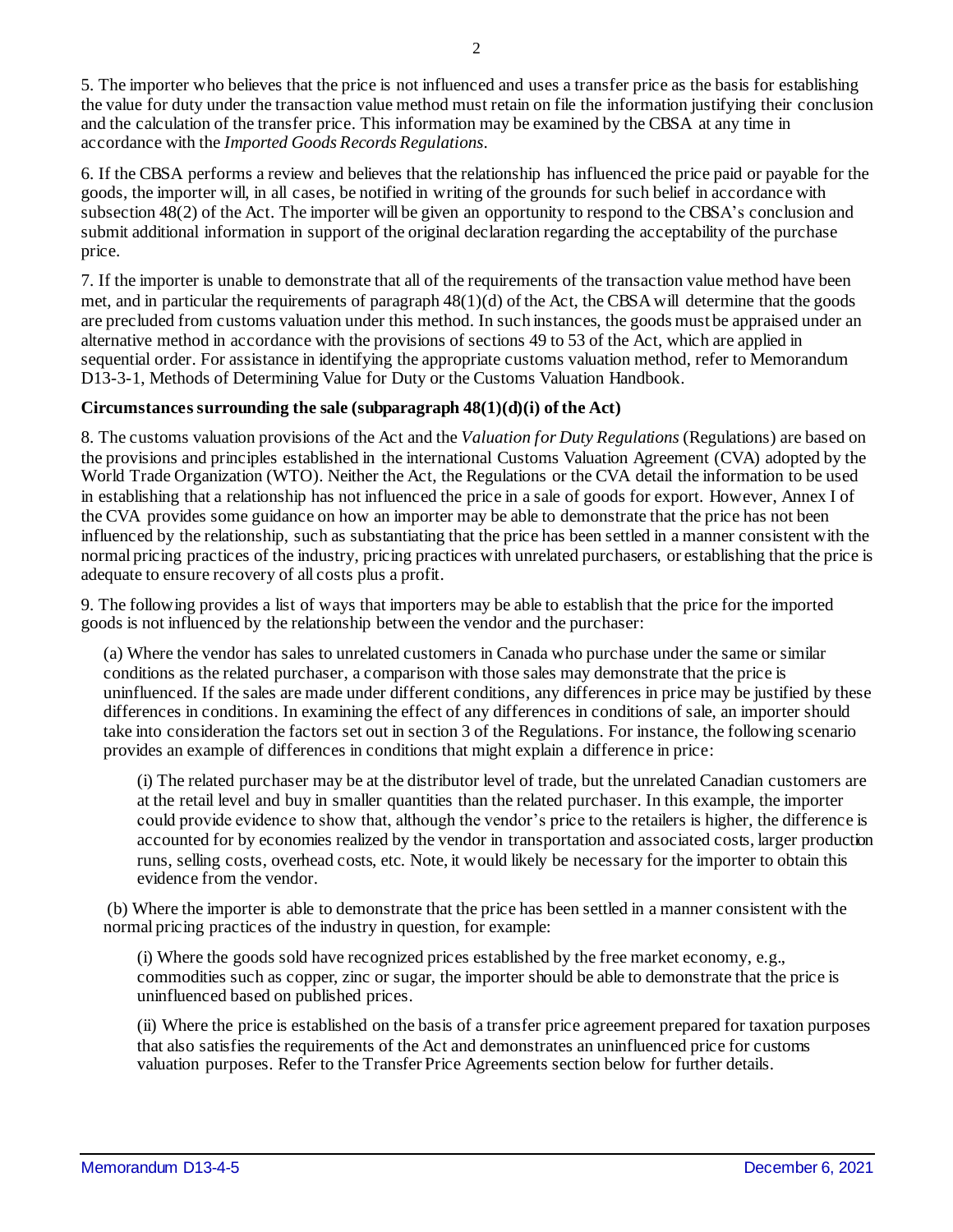(c) Where the importer is able to demonstrate that the price is adequate to ensure recovery of all costs plus a profit, which is representative of the related vendor's overall profit realized over a representative period of time (e.g. on an annual basis) in sales of goods of the same class or kind.

#### **Test values (subparagraph 48(1)(d)(ii) of the Act)**

10. The Act provides for a second approach that establishes the acceptability of a transaction value in a sale between related persons. In this approach, described fully in subsection 48(3) of the Act and section 3 of the Regulations, the importer has an opportunity to demonstrate that the price closely approximates one of the following test values:

(a) the transaction value of identical goods or similar goods in a sale of those goods for export to Canada between a vendor and a purchaser who are not related to each other at the time of the sale;

(b) the deductive value of identical goods or similar goods; or

(c) the computed value of identical goods or similar goods.

11. In order to use one of the values referred to in subsection 48(3) of the Act as a test, that value must meet two criteria:

(a) the goods to which the test value relates must be exported at the same or substantially the same time as the goods being appraised; and

(b) the test value used must be the value for duty of the goods to which it relates.

12. Generally, the expression "exported at the same or substantially the same time" will be taken to mean a period beginning 30 days prior to and extending to 30 days following the date of export of the goods being appraised. However, for certain transactions, such as seasonal fruit or vegetables where values fluctuate frequently, it may be appropriate to narrow the time period mentioned above. On the other hand, for certain types of goods, such as machinery or durable goods, the period of time may need to be extended.

13. The decision as to whether a difference between the transaction value of the goods being appraised and the test value is commercially significant will be made after all other relevant factors and differences, including those set out in section 3 of the Regulations, have been taken into account. An assessment of the commercial significance of a difference in values would take into account that market conditions and pricing practices may vary from industry to industry.

14. A minor difference in value need not preclude the acceptance of a transaction value provided the importer can demonstrate that such a difference is not commercially significant.

15. When an importer successfully demonstrates that the transaction value closely approximates a test value previously accepted by the CBSA in another importation, it is not necessary to examine the circumstances surrounding the sale of the goods being appraised.

#### **Transfer price agreements**

16. A transfer price, i.e. a price charged for the goods by the related entity established for tax purposes, may be an acceptable starting point for determining the value for duty of imported goods for customs purposes under the transaction value method, if it is supported by a transfer price agreement submitted by the importer that contains relevant information about the circumstances surrounding the sale of the imported goods.

**Note**: All elements of the price paid or payable as defined under subsection 45(1) of the Act and all adjustments to the price paid or payable under subsection 48(5) of the Act likewise need to be considered before determining the final value for duty pursuant to the transaction value method.

17. The Organisation for Economic Co-operation and Development (OECD) Transfer Pricing Guidelines for Multinational Enterprises and Tax Administrations set out several transfer pricing methodologies with a view to setting and testing the intercompany transfer prices for goods, services and assets (including intellectual property) bought and sold between related parties. These transfer pricing methodologies are ultimately international guidelines established for corporate income taxation purposes, which may include analyses and conclusions based on elements, factors, principles or industry comparators that are not necessarily reflective of or relevant to the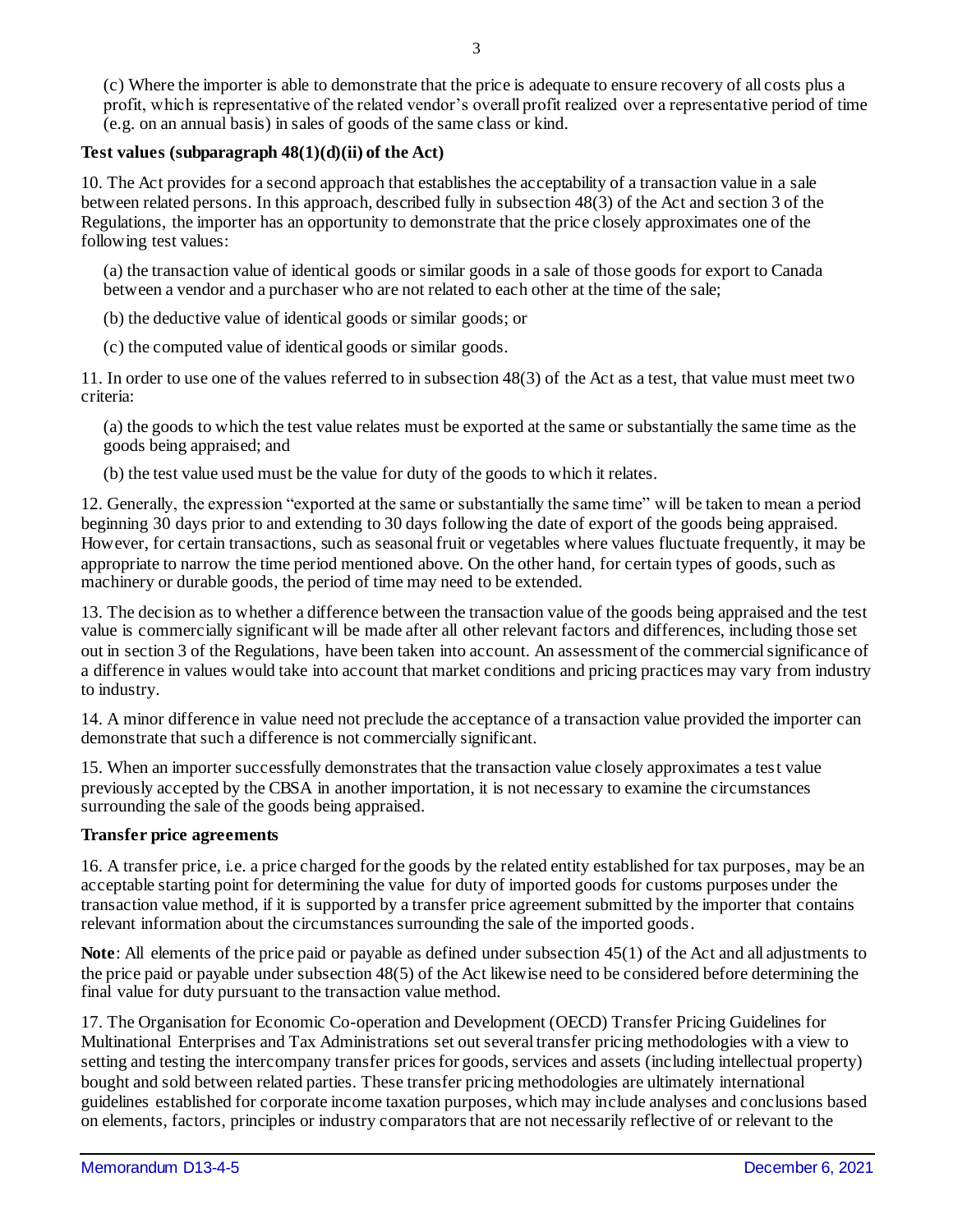customs valuation requirements and provisions established under domestic or international law, as provided for in the Act or the CVA. Consequently, a transfer price based on an OECD methodology may or may not be adequate in supporting the uninfluenced nature of a price paid or payable for customs valuation purposes.

18. An OECD traditional transaction method, such as the Comparable Uncontrolled Price Method (i.e. a methodology that resembles the customs valuation methodologies of the transaction value of identical or similar goods), may better help support an uninfluenced price paid or payable that is acceptable for customs valuation purposes, whereas an OECD transactional profit method, such as the Transactional Net Margin method (TNMM), may not. Regardless of the method used, the importer is required to provide information to support the transaction value declared for customs valuation purposes when so requested. An importer can expect that when an OECD transactional profit method is used to determine the transfer price, the CBSA is likely to require supporting information on the prices of the imported goods that is more directly related to the specific importations and transactional nature of the customs valuation requirements. For further reference, consult the examples or guidance provided above.

19. There are various kinds of agreements between related parties (e.g. transfer price agreements, transfer price studies, and advance pricing arrangements (APA)). As a result of such agreements, there are different types of adjustments that may be made to a transfer price and will impact the value for duty. For example, a compensating adjustment occurs when the actual transfer price is adjusted in order to be compliant with the terms and conditions of the agreement. This involves the price being recorded in the accounts of the importer and a debit or credit note being issued to the importer depending on whether the adjustment is upward or downward. This may occur throughout the year, at year end, or after year end.

20. Corrections to the declared value for duty must be submitted to the CBSA when the net total of upward and downward transfer price adjustments occurring in a fiscal period is identified. It is at that moment that an importer has specific information giving reason to believe that corrections to declarations of value for duty are necessary.

21. If the net total result is an upward price adjustment, the importer must submit a correction under the authority of section 32.2 of the Act whether or not the imported goods are subject to duties.

22. If the net total result is a downward price adjustment, the importer must only submit a correction under the authority of section 32.2 of the Act if the correction would be revenue neutral. If the imported goods are subject to duties, a request for refund under the authority of section 74 of the Act is voluntary.

23. For example, the transfer price of goods purchased by a Canadian subsidiary from its foreign parent in a fiscal period was adjusted as follows:

(a) January to March (Q1), upward adjustment of \$10,000 (payment from the Canadian importer to the foreign parent company);

(b) April to June (Q2), upward adjustment of \$20,000;

(c) July to September (Q3), downward adjustment of \$10,000 (credit note received from the parent company);

(d) October to December (Q4), upward adjustment of \$30,000;

(e) Last adjustment to close the fiscal period ("Q5"), downward adjustment of \$10,000; and

(f) Net total of upward and downward adjustments:  $(10,000+20,000+30,000)$ - $(10,000+10,000) = +\$40,000$ .

**Note**: The net total amount (\$40,000) must be included in the value for duty. If any other adjustments to the price paid or payable were made after importation (for example, selling commissions, design fees, etc.), these amounts must also be included in the value for duty of those goods. For more information on importer adjustment obligations, refer to Memorandum D11-6-6, "Reason to Believe" and Self-adjustments to Declarations of Origin, Tariff Classification, and Value for Duty.

24. Paragraph 48(5)(c) of the Act precludes a decrease in the price paid or payable when a price reduction is effected after importation. Therefore, such post-importation price reductions cannot serve to lower the value for duty determined under the transaction value method. However, paragraph 48(5)(c) of the Act does not apply to any adjustment to a transfer price that occurs after importation but that results from an agreement that is in writing and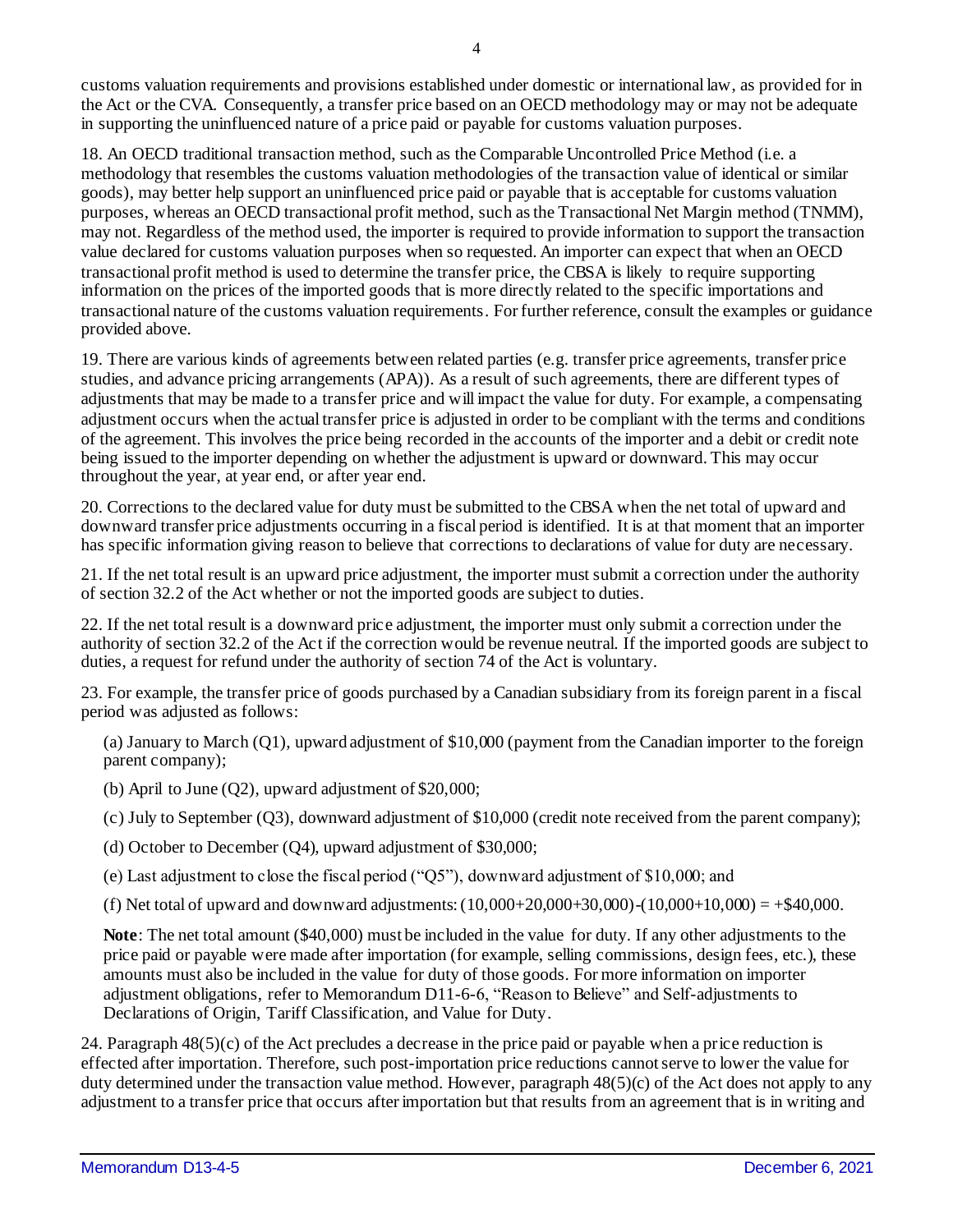in effect at the time the goods are imported to Canada. In such cases, the downward transfer price adjustment may be accepted.

25. Nevertheless, greater scrutiny will be applied by the CBSA to refund requests pursuant to downward price adjustments, particularly those based on an OECD transactional profit method, such as TNMM. For any such refund requests, the importer will first be required to demonstrate that the result of applying the downward price adjustment achieves the arm's length range for the profit indicator range identified in the related companies' transfer pricing documentation. The importer will also be required to demonstrate that the downward price adjustment involved an actual transfer of funds related to the transaction, and was included in its business income tax filings with the Canada Revenue Agency (CRA).

26. Having demonstrated the above, the CBSA will request additional information, of the kind referenced in the "Circumstances surrounding the sale" or "Test values" sections in this document, to substantiate that the downward price adjustment also results in an uninfluenced price for customs valuation purposes.

27. The CBSA will also examine any payment made directly or indirectly by the purchaser to or for the benefit of the vendor (i.e. subsection 45(1) of the Act), or any payment based on subsequent resale, disposal, or use of imported goods that accrues to the vendor (i.e. subparagraph  $48(5)(a)(v)$  of the Act), to verify whether the payment relates to reasonable identifiable services and whether it would normally be included in the selling price of a transaction between unrelated parties. All amounts not relating to reasonable identifiable services will be included in the value for duty of the goods. For more information on the treatment of payments or fees made after importation, refer to Memorandum D13-4-3, Customs Valuation: Price Paid or Payable, and Memorandum D13-4- 13, Post-importation Payments or Fees (Subsequent Proceeds).

#### **Additional information**

28. For more information on transfer pricing for income tax purposes, contact the CRA.

29. For more information, call th[e CBSA Border Information Service \(BIS\):](https://www.cbsa-asfc.gc.ca/contact/bis-sif-eng.html) Calls within Canada & the United States (toll free): **1-800-461-9999** Calls outside Canada & the United States (long distance charges apply): 1-204-983-3500 or 1-506-636-5064 TTY: 1-866-335-3237 Email: [contact@cbsa-asfc.gc.ca](mailto:contact@cbsa-asfc.gc.ca) [Contact Us](https://www.cbsa-asfc.gc.ca/contact/menu-eng.html) at the CBSA website may also be accessed for information.